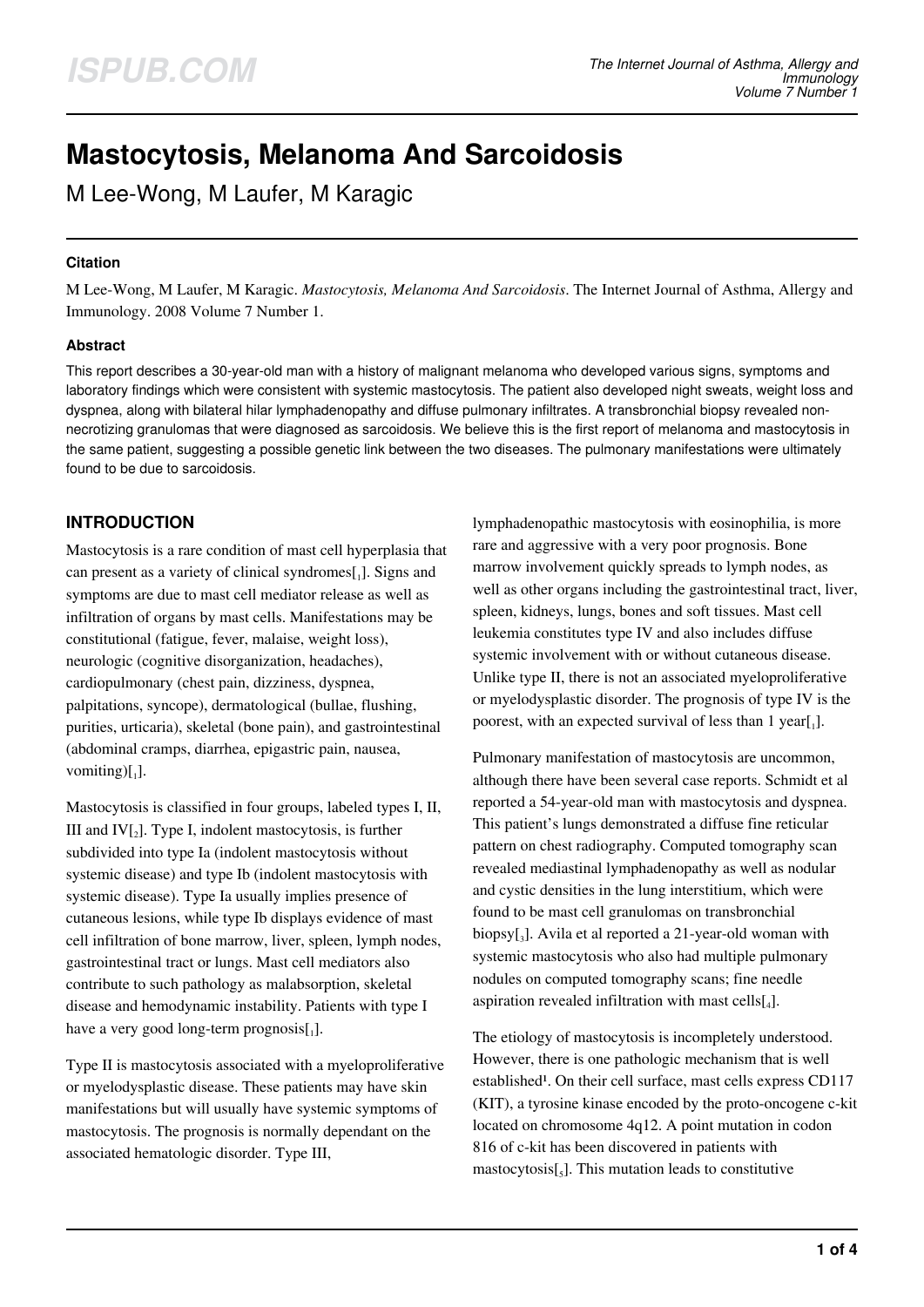activation of  $CD117[_{67}]$ , which results in continued cell division and failure of inhibition of apoptosis, allowing uncontrolled proliferation of mast cells $\binom{8}{1}$ .

CD117 is normally expressed by a number of cell types in addition to mast cells, including melanocytes. In one study, CD117 expression was found in 90% of malignant melanomas<sup>[9</sup>]. The identical mutation in codon 816 of c-kit has been detected in non-mast cell malignancies in hematopoietic lineages $[10]$ , although not in melanoma. However, recent in vitro studies have established a strong link between CD117 (the c-kit protein) and the progression of melanoma<sup>[11</sup>]. A case of a patient with preexisting systemic mastocytosis who then developed malignant melanoma has been reported $\int_1^{12}$ .

We present a case of a patient with a history of malignant melanoma who subsequently developed systemic mastocytosis. Additionally, this patient presented simultaneously with mastocytosis and sarcoidosis, highlighting the difficulties of identifying the pulmonary manifestations of mastocytosis. Finally, we found that the mast cell disease caused findings that had been previously attributed to other causes.

## **CASE REPORT**

A 28 year-old man with a history of malignant melanoma and irritable bowel syndrome presented to his medical doctor with complaints of pruritis, puffy eyes and cognitive clouding. The patient was prescribed an H2 receptorblocker, which controlled the patient's symptoms.

Several months later, over a period of three months, the patient lost 32 pounds and experienced daily night sweats and new dyspnea on exertion as well as continued pruritis and cognitive clouding. He had occasional abdominal cramping and diarrhea.

Pulmonary function tests demonstrated mild reversible obstruction. Chest radiography was unremarkable, but a chest computed tomography (CT) scan revealed mediastinal and bilateral hilar lymphadenopathy, and ground glass opacities that were diffuse in the upper lung fields with patchy, discrete round areas in the lower lung fields. Transbronchial biopsy showed non-necrotizing granulomas with absence of staining for CD117. The angiotensin converting enzyme level was normal, and a chemistry panel and hemogram were normal except for a mild thrombocytopenia. The patient was diagnosed with sarcoidosis and given prednisone.

Over the next 6 months, serial CT scans showed improvement in the lymphadenopathy and infiltrates, although reticular-nodular densities were noted where the ground glass opacities had been. Fungal and HIV antibody testing were negative.

Only two weeks later, the patient fell while skiing and was found to have multiple pelvic fractures(superior and inferior public rami and left sacral ala). The platelet count on was 36,000. Bone densitometry scan revealed osteopenia.

A bone marrow biopsy was performed, which showed: aggregates of mast cells, which on immunohistochemical evaluation almost exclusively express CD117 and CD68. There was no evidence of a myelodysplastic or myeloproliferative disorder.

The patient still had complaints of cognitive clouding, headaches, fatigue, dyspnea, mild abdominal cramping and pruritis. On examination, he had numerous 0.5-1.0 cm round red and brown macules and papules covering his upper back and neck, and to a lesser degree on his arms. Darier's sign was not present. He was started on anti-histaminic agents, oral cromolyn and given a subcutaneous epinephrine autoinjector for emergency use.

## **DISCUSSION**

We report a case of systemic mastocytosis associated with malignant melanoma. When the last such report was published in 1991, the authors believed that the coexisting pathologies were more than coincidental for two reasons. The patient had no risk factors for melanoma and there had been papers published in the 1970's that established a histiogenic relationship between mast cells and melanocytes $[12]$ .

We now know of a much stronger, genetic, potential link between the diseases. We can hypothesize that the patient has a mutation in c-kit. The defective KIT protein (CD117) may be responsible for the uncontrolled mast cell and melanocyte proliferation. Other genetic explanations would include a defect in Stem Cell Factor (SCF), the ligand that activates KIT. Additionally, there could be a problem with a specific tumor suppressor gene.

Retrospectively, we are now sure that the patient's initial presentation to his PMD with pruritis, periorbital edema and cognitive clouding was due to mastocytosis. This is consistent with his response to H2 receptor-blockers, as these symptoms are secondary to release of mast cell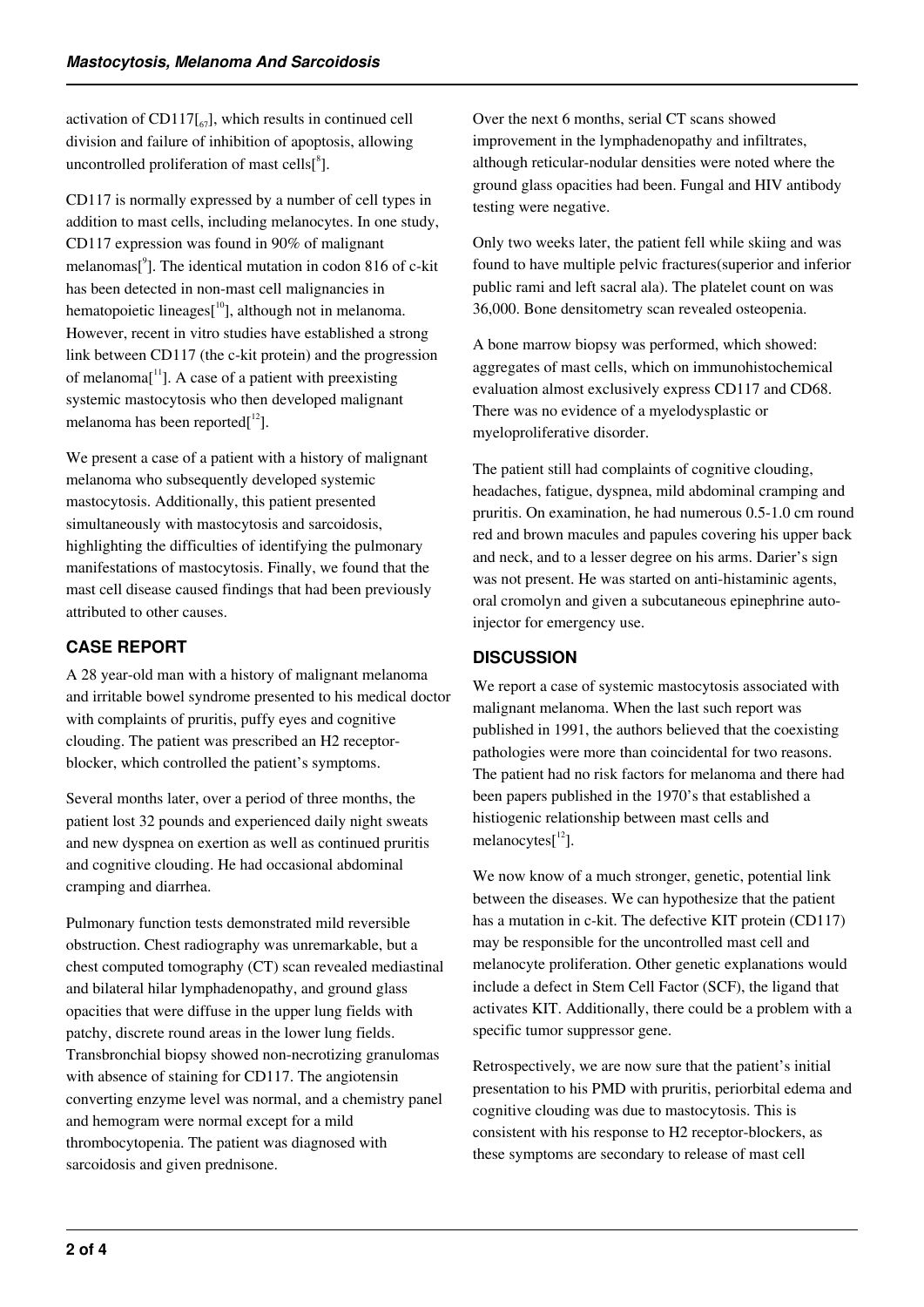mediators. However, the etiology of the second presentation is less obvious. The dyspnea, weight loss and fevers, as well as the bilateral hilar lymphadenopathy and pulmonary infiltrates, are consistent with both sarcoid and pulmonary involvement of mastocytosis. The transbronchial biopsy demonstrated non-necrotizing granulomas that were not comprised of mast cells. Infectious causes of nonnectrotizing granulomas were ruled out. Thus, the patient probably did develop sarcoid as well as mastocytosis. Sarcoid is relatively common in the general population and is probably just as prevalent among those with mast cell disease.

While the patient's pulmonary symptoms are not secondary to mastocytosis, his abdominal cramping and diarrhea, which had been attributed to irritable bowel syndrome, are now better explained by mast cell disease. Furthermore, his diagnosis of osteoporosis due to corticosteroid therapy was incorrect. The duration of steroid therapy had been less than one year and osteoporosis can be caused by systemic  $maxtocytosis[1]$ . The clinician should be aware of mastocytosis and alert to the common presentations of this uncommon disease.

#### **References**

1. Tharp MD, Longley, BJ. Mastocytosis. Derm Clin 2001;19(4):679-696

2. Valent P, Horny H-P, Escribano L, Longley JB, Li CY, Schwartz LB, Morone G, Nunez R, Akin C, Sotlar K, Sperr WR, Wolff K, Brunning RD, Parwaresch RM, Austen FK, Lennert K, Matcalfe DD, Vardiman JW, Bennett JM, Diagnostic criteria and classification of mastocytosis: A consensus proposal. Leukemia Res 2001;25:603-605. 3. Schmidt M, Dercken C, Loke O, Reinmann S, Diedrich S, Blasis S, Heidenreich S. Pulmonary manifestation of systemic mast cell disease. Eur Respir J 200;15:623-625. 4. Avila NA, Worobec AS, Ling A Hijazi Y, Metcalfe, DD. Pulmonary and ovarian manifestations of systemic mastocytosis. Am J Rotentgen 1996;166:969-970. 5. Nagata H. Okada T, Worobec AS, Semere T, Metcalfe, DD. C-kit mutation in a population of patients with mastocytosis. Int Arch Allergy Immunol 1997;113(1-3):184-186.

6. Nagata H, Worobec AS, Oh CK, Chowdhury BA, Tannenbaum S, Suzuki Y, Metcalfe DD. Identification of a point mutation in the catalytic domain of the protooncogene c-kit in peripheral blood mononuclear cells of patients who have mastocytosis with an associated hematologic disorder.Proc Natl Acad Sci USA 1995;92(23):10560-10564.

7. Longley BJ, Tyrrell L, Lu Sz, Ma Ys, Langley K, Ding Tg, Duffy T, Jacobs P, Tang LH, modlin I. Somatic c-KIT activating mutation in urticaria pigmentosa and aggressive mastocytosis: establishment of clonality in a human mast cell neoplasm. Nat Genet 1996;